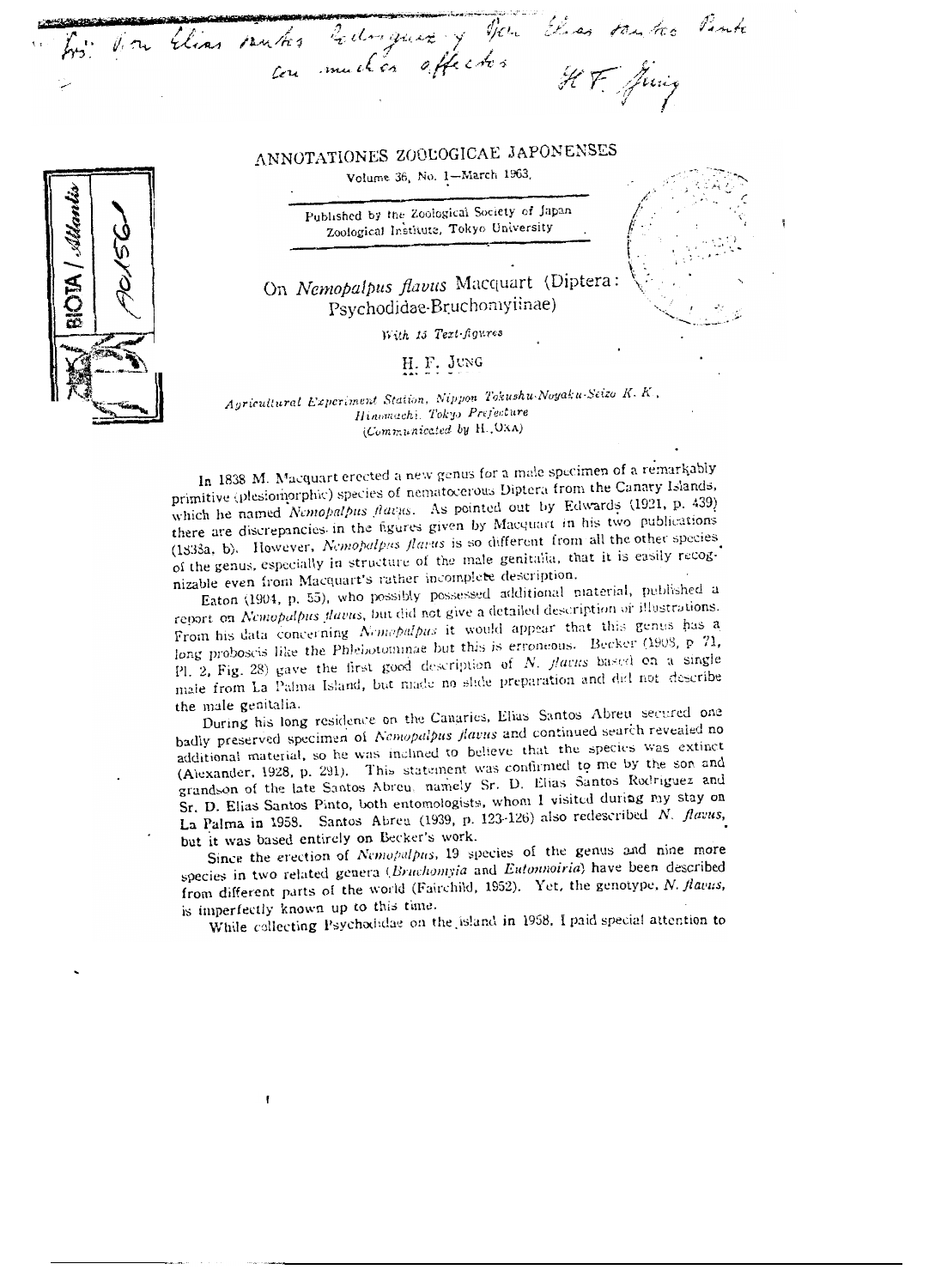H F. JUNG

 $\mathbf{r}$ 

f,

the collecting of Nemopalpus. With the aid of my father, I was able to collect specimens of this interesting species 120 years after its first discovery. Based on this new material I am able to complete the description of Becker's specimen and to add a description of the female.

The habitat of Nemopalpus flames is in the ravine Barranco del Rio. in the mountains near Santa Cruz de la Palma. The ravine extends exactly eastwest, so that for a long distance a shady north slope and a sunny south slope are developed. On the south slope at about 500 m are artificial terraces, up to a level of approximately 15 m from the stream bed, which produce small meadow-stripes. full of stones, on which some small medlar trees (Mespilus sp.) grow. The last terrace is approximately 100 m long and 6 m wide with larger trees (Ficus sp., Citrus sp., *Mespilus* sp.). Above this are steep and partly overhanging rocks of volcanic origin and containing a number of shallow cavities. In some places water trickles out of the rocks. Water of the "Rio" collects at about 1,000 m elevation an artificial system and passes on the sides of the valley in an aqueduct 5 to 20 m above the stream bed which contains no water in the lower part during most of the year.

From April 20 to May 4, 1958, some thirty specimens of Nemopalpus flavus were found in the cavities of the steep face above the highest terrace, but neither above nor below. The cavities harboring Nemopalpus were, apart from some wet soil on the ground, quite dry. The insects rested on the innermost, shaded overhanging rocks, often near the ground. They flew up when disturbed, some times only when touched by the net, but landed again in a similar place after a short flight  $(1/2$  to  $4 \text{ m}$ ). During daytime the adults showed a strong negative phototactic behavior. Captured specimens tried to escape even to the darkes side of the net. In particularly dark cavities near the ground, several times observed that disturbed adults, turned back into the cavity upon reaching the entrance, indicating irritation by the light. It seemed that it would be easy to find the larval and pupal stages in a place where so many adalts were found and appeared to stay permanently. Unfortunately this was a misconception During approximately two weeks I made daily visits to the adult habitats and systematically examined all possible substrates which might contain the immature stages of N. flavus. I carried many kilos of different substrates to my hote where I spread them for drying on screens over water jars, a method I havused successfully to obtain larvae of the Psychodinae, Trichomylinae and Phle botominae. Although the adults of  $N$ .  $flaws$  were living in a comparatively dr place, the larvae probably need some moisture, so I concentrated on places which showed even slight moisture. The following substrates in the surroundings the adult habitats were examined carefully:

- 1. Rotten wood in a branch hole of a fig tree.
- 2. Moist soil at the bottom or base of the cavities.
- 3. Fallen decaying leaves of the medlar trees.
- 4. Moist soil from rock crevices.

f

5. Rotten wet wood and leaves of other different trees.

Although psychodid larvae were found in some of the materials, no car stages of  $N$ . fluens were discovered. In view of this, I now believe that t

 $46$ 

Í

ţ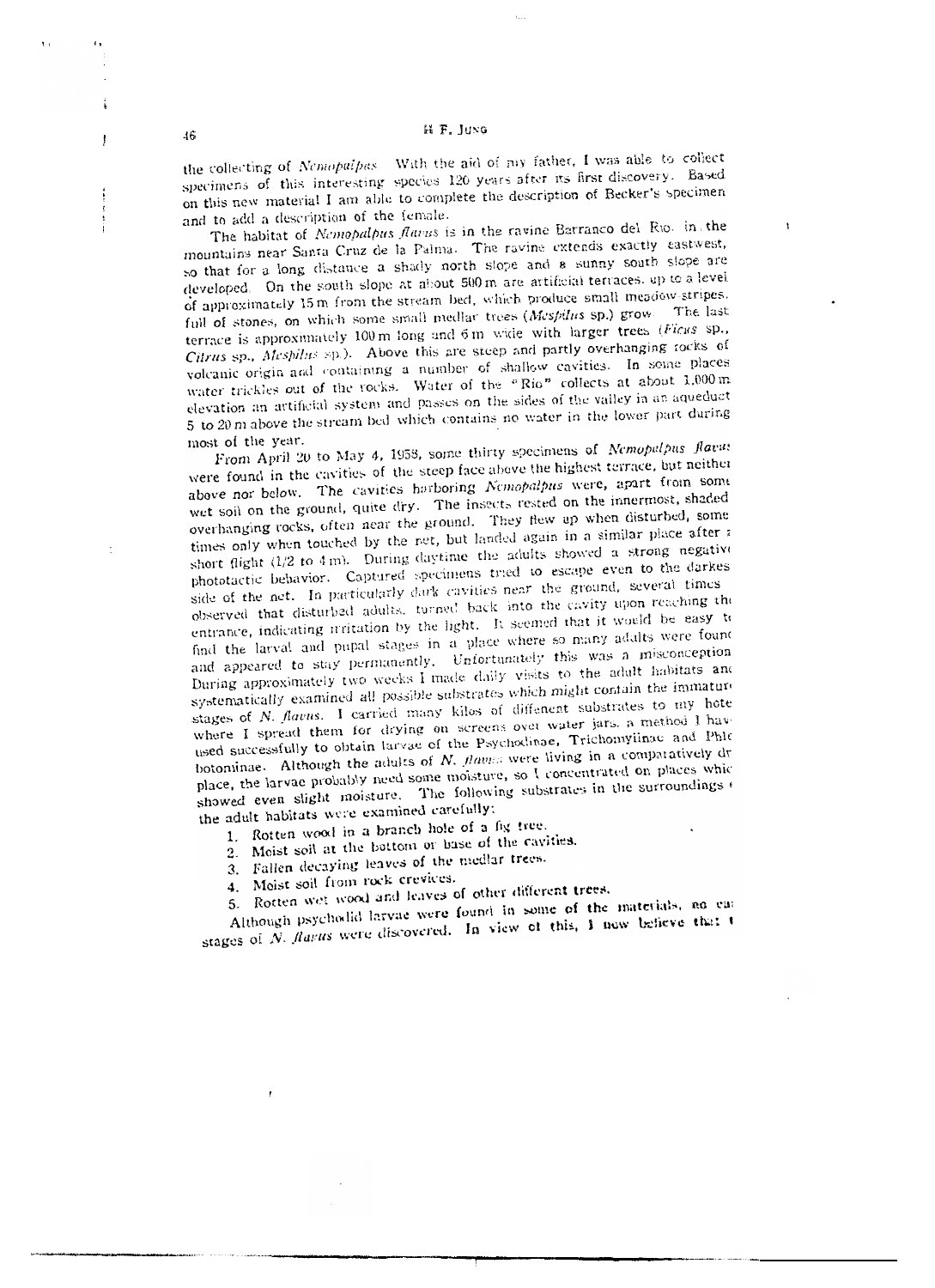#### Nemopalpus flavus

 $\epsilon$ .

adults of N. flavus are crepuscular or nocturnal insects which use the cavities only during daytime as resting places, leave them at nightfall, and breed some distance away in a still unknown environment.

#### Nemopalpus flavus Macquart 1838

Webb and Berthelot, Hist. Nat. d. Iles Canaries, Ent. 1. Can. Dipt. p. 102,



Figs. 1-4, 7. Nemopalpus flatsses Macquart. 1. Right scape and pedia 2. Left antennal base, 3, 4. Ascoids,

 $\pmb{\mathsf{r}}$ 

47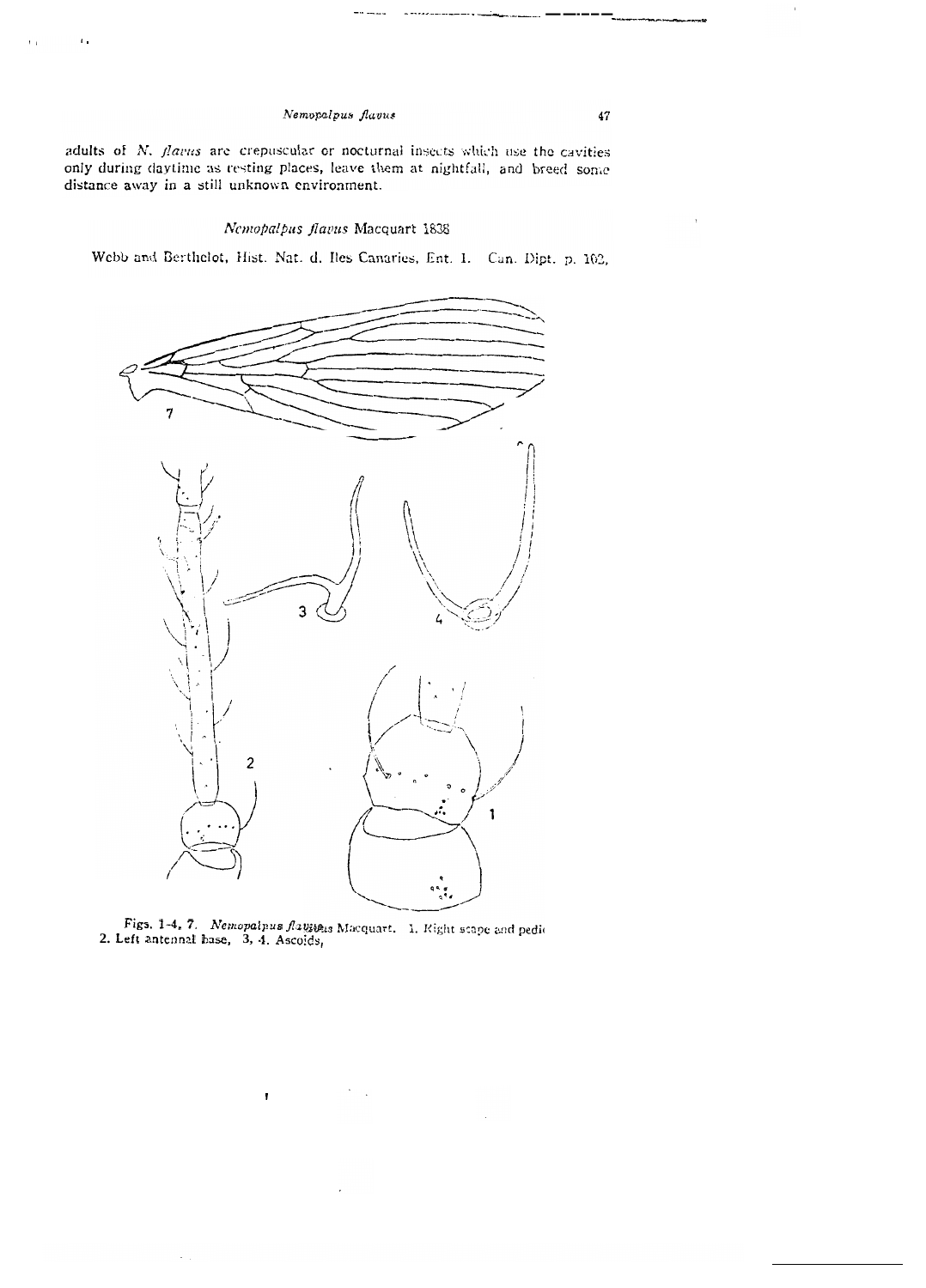**ANTES MARK** 

10, Pl. 4, Fig. 5a, b and c.

Other publications in which the species is mentioned: 81, P1. 13, Fig. 1, 1a, 1b; (Nemapalpus flavus, misspelling) 72, Pl. 2, Fig. 28; Tonnoir, 1922, p. 128; Alexander, 1928, y. 291; 1929, p. 7; Santos Abreu, 1930, p. 123-126, Fig. 8; Fairchild, 1952, p. 260-261, 1955, p. 183, Pl. 1, Fig. 3; Jung, 1958, p. 7. Pl. I, Fig. 1-7, Pl. II, Fig. 8-9.

A large species with grayish brown to light brown vestiture casily distinguished from other species of the genus by wing venation and structure of genitalia in both sexes.

#### 含♀. Wing length 4.9-5.5 mm.

S. Head with a tuft of brown erect hairs whose length equals 1/2 of head width; vertex with few shorter erect hairs; eyes kidney-shaped, above bases of antennae approaching each other without having distinct cyc-bridges; separated by distance equal to 3-4 facets.

Antenna 16-segmented; scape cylindrical, wider than long; pedicel ball-shaped with a garland of long true setae; both segments with a number of closely grouped, very short sense setae dorsally (Fig. 1); flagellum with dense, flat, short, light brown vestiture and some longer erect setae; flagellar segments clongate

cylindrical, distal segments gradually shortening in length so that 15th only 1/3-1/4 as long as 3rd; each segment bears near its distal end two forked ascoids (Figs. 2-6); in some specimens some of ascoids forked several times (Fig. 5); terminal segment with a distinct apiculus which equals 1/5-1/6 of the segment length (Fig. 6).

 $\mathcal{L}$ 



Figs. 5, 6. Nemopalpus flavus Macquart. 5. Ascoid, 6. Tip of antenna.

f

5

Fig. 8. Nemopalpus flavus Macquart. Wing, tips of R<sub>1</sub> and R<sub>2</sub>.

#### 48

 $\overline{1}$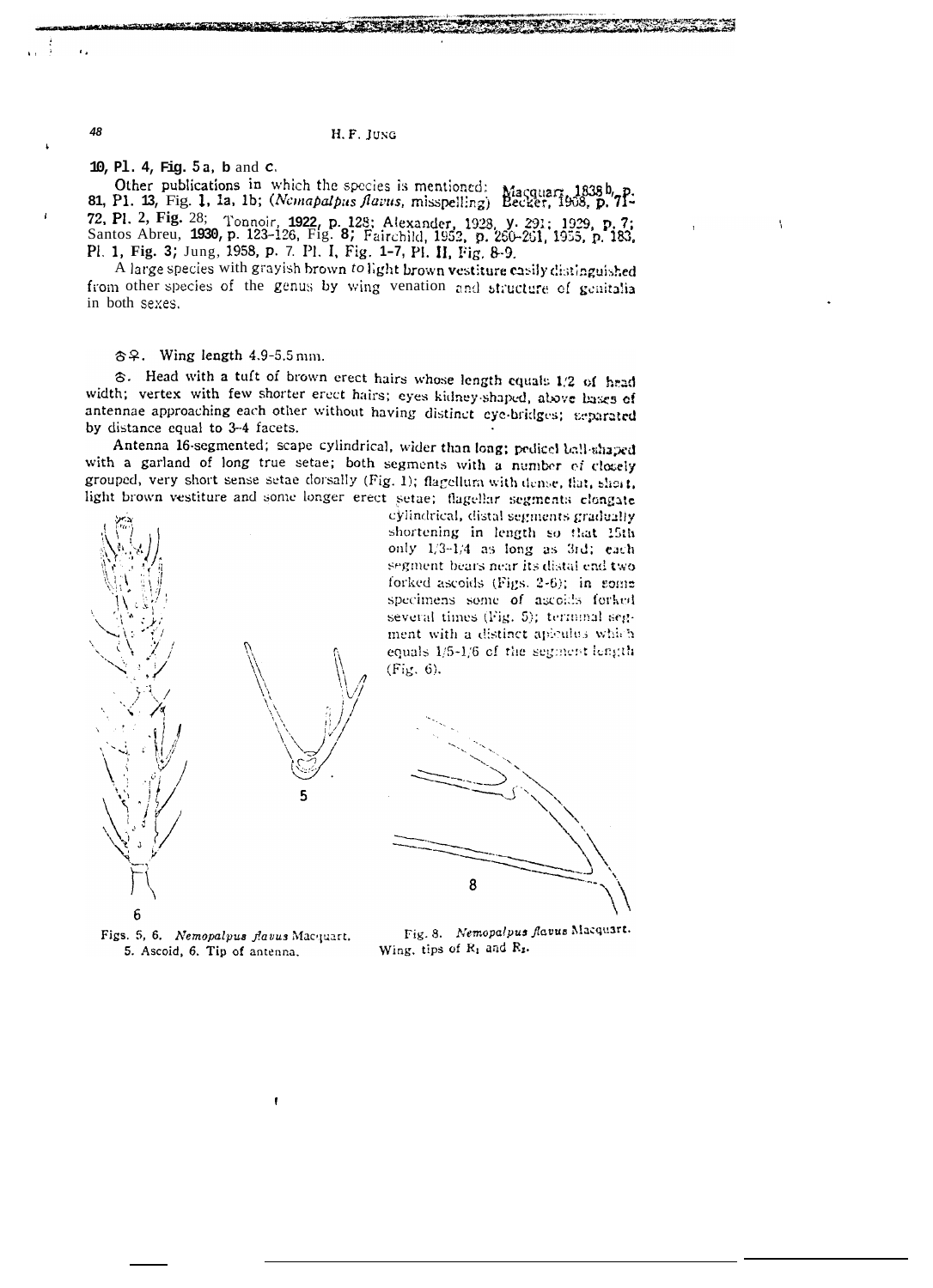### Nemopalpus flavus

Palpus with five segments covered with light brown hairs; basal segments also with longer erect setae; distal segments carried inwards by living animal; palpal formula =  $10:25:75:170$ .

Thorax with long, erect. light brown hairs; bare laterally except one tuft of hairs below wing base.

Wing (Fig. 7) elongate, Sc forked distally and ending in wing border and  $R_i$ ; stem of radial fork  $(R_{i+3})$  arises at distance before distal end of basal cell



Figs. 9, 10. Nemopalpus flavus hincqunrt. 9. 9th sternite, left forceps and cerci seen from left, 10, 9th sternite. aedeagus and cerci, leteral view.

f

 $\pmb{\cdot}$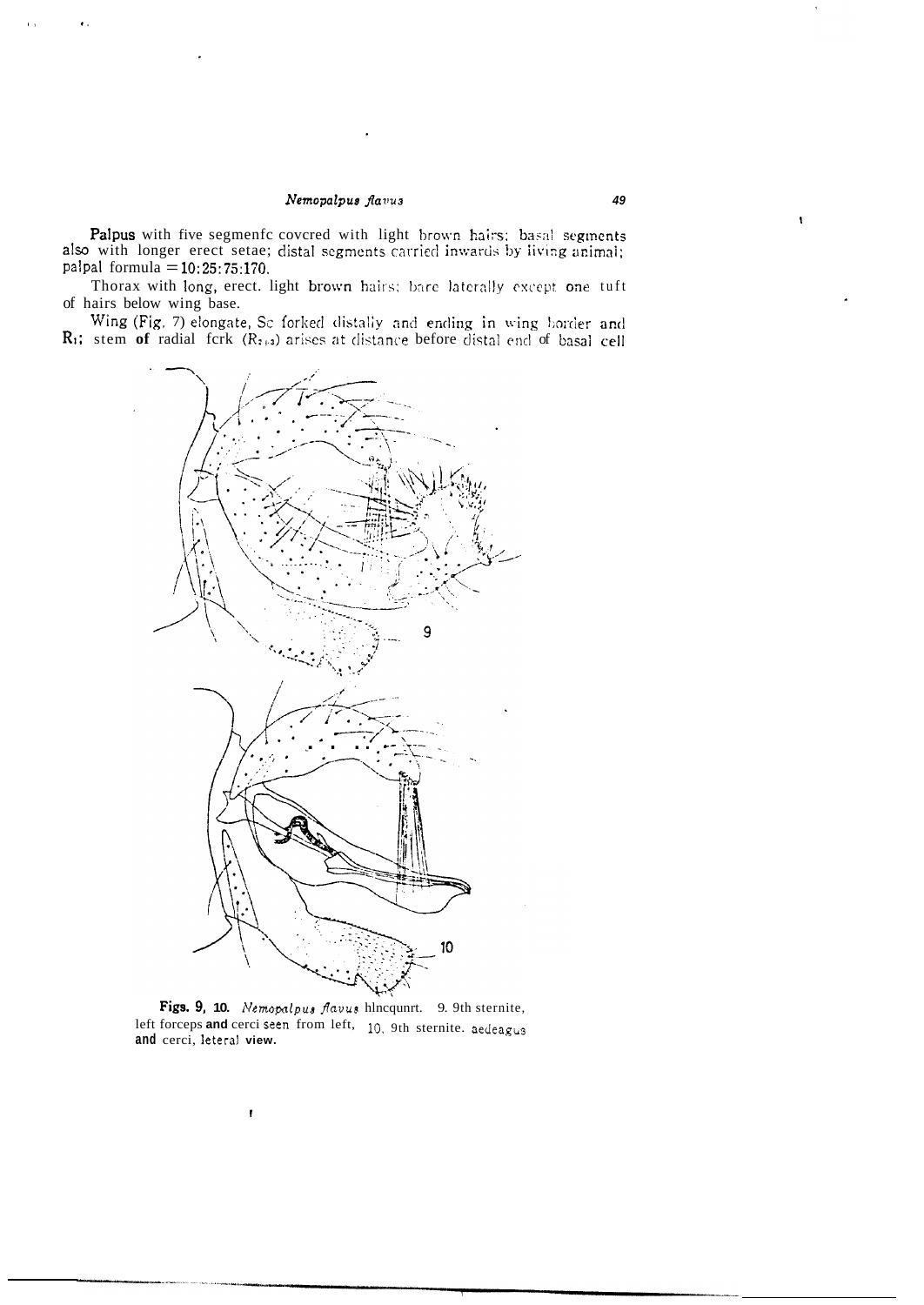ţ

H.F. JUNG



Figs. 11, 12. Nemopalpus flavus Macquart. Right forceps seen from left. 12. Yih sternite, forceps and aedeagus, dorsal view,

equal to about twice width of basal cell;  $R_2$  in some specimens near apex with a chort process (Fig. 8); rounded tip of wing at the apex of  $R_3$  or between  $R_3$ and R<sub>i</sub>; R<sub>2</sub>/R<sub>3</sub> fork distad of  $M_{1}/M_{2}$  fork; r-m crossvein at about same level as apex of Sc; Cu very short, distance between ni-cu crossvein and apex two to three times as long as m-cu crossvein.

Wing with evenly distributed, grayish brown vestiture; costal node with a few erect hairs; dark brown fi-inges at anterior margin of Sc vertically spread frorn wing border, beyond gradually leaning against margin and becoming brighter; fringes beyond apex of R<sub>1</sub> gradually increasing in size and more erect from

 $\mathbf{I}$ 

50

 $^{\prime}$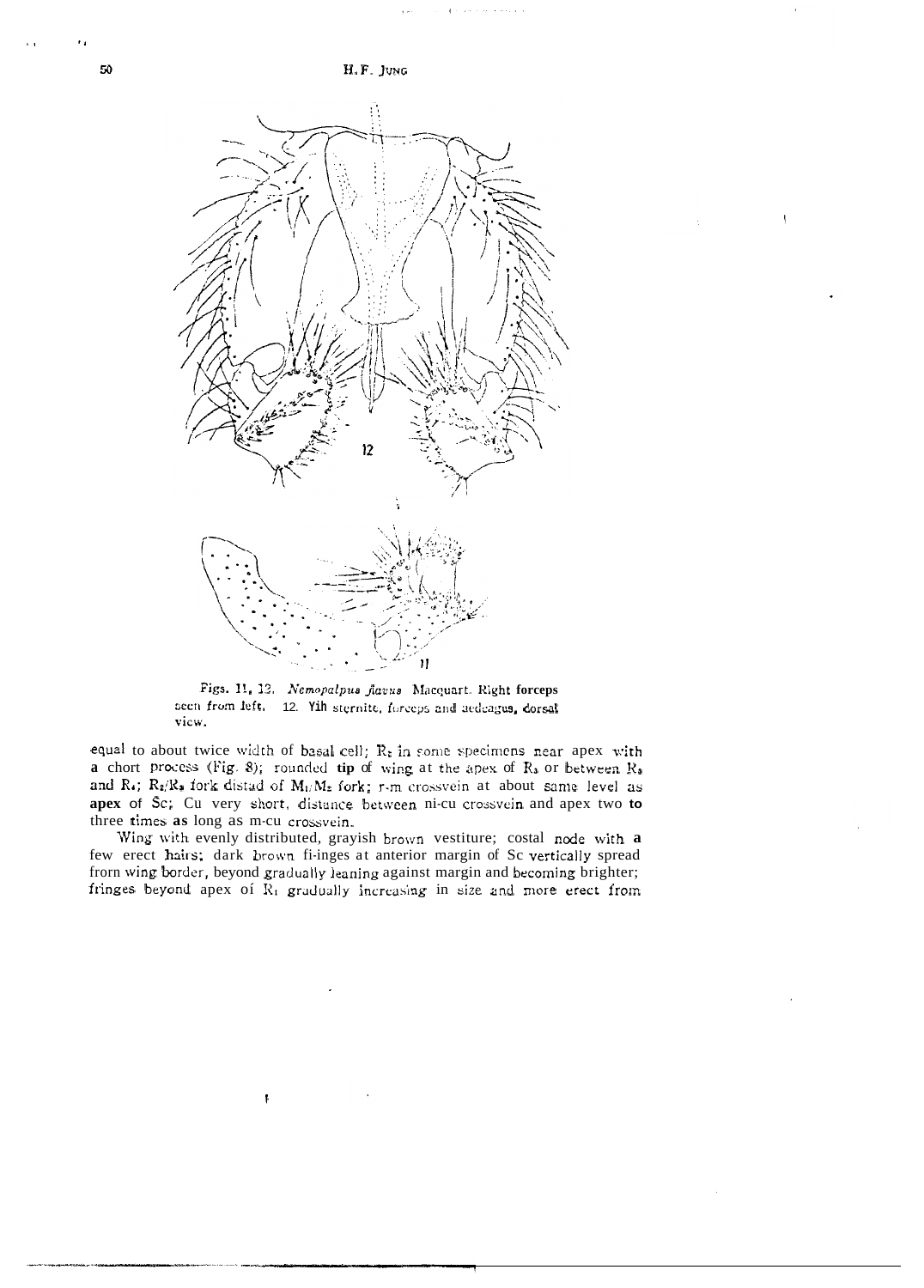margin; longest fringes of wing margin found basally at Cu apex; alula with distinct tuft of hair; all veins on both sides of wing covered with grayish brown smooth hairs; erect hairs only at base of Sc.

Legs twice as long as body; coxae with a row of iong light brown hairs posteriorly; femora with 3 row of thin, inclined, light brown hairs posteriorly; tibiae and tarsi also with oppressed, brown hairs and some erect setae; spurs of tibiae only weakly developed

Abdomen dorsally and ventrally with long brown hairs arranged in tufts: genital capsule clothed with long brown setae.

Hypopygium (Figs. 9-12); 9th sternite forming a broad continuation directed caudad, apically bearing a row of long true setae and covering u greater part of the aedeagus; coxite cylindrical, about three times as long as wide with relatively thin clothing of hnirs; stylus with strong, striking setae, on outside with concave area with strong, short setae on margins; aedeagus long, thickened before apex; vasa deferentia thin, very long, ending in sac-like gonads; cerci without special characteristics.

2 Similar to  $\hat{\infty}$ : head lateral as in Figure 13; external genitalia ventral view as in Figure 14; lateral view as in Figure 15; single spermatheca a large membranous sack without special characteristics.

#### Larva and pupa unknown.

Typus: Place of discovery and deposition unknown, presumably in Mus. Hist. Nat., Paris.

Speciniens examined:  $\hat{\sigma}$  and  $\hat{\sigma}$ . La Palma. Canary Island, Barranco del



Fig. 13. Nemopalpus flavus Macquart. Head and mouth-parts of female.

 $\mathbf{I}$ 

 $\mathfrak{t}$ 

 $\omega_{\rm{max}}$  and  $\omega_{\rm{max}}$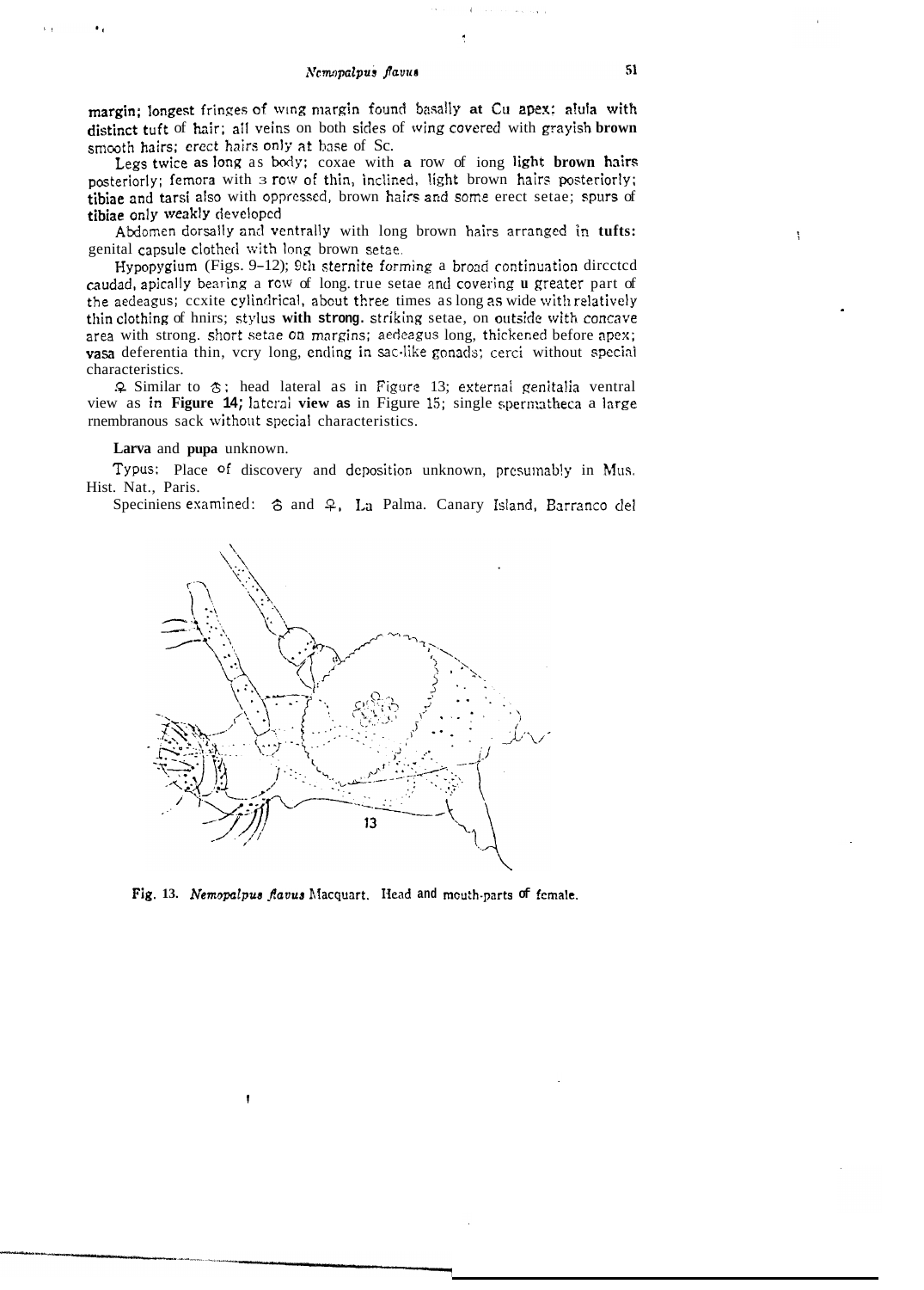Rio, E 011 (21. 4. 58), E 012 (21. 4. 58), E 013 (22. 4. 58). E 014 (22.4. 58), E 016 (20.<br>4. 58), E 017 (28. 4. 58). BE 01 (coll. Becker) La Palma (no date and locality).

 $\mathbf{I}$ 



Fig. 13. Nemopalpus flavus Macquart. Ventral view of female genital structures.

 $\mathbf{I}$ 

**Although** 

 $\ddot{\phantom{a}}$ 

Ť

J. j

j i